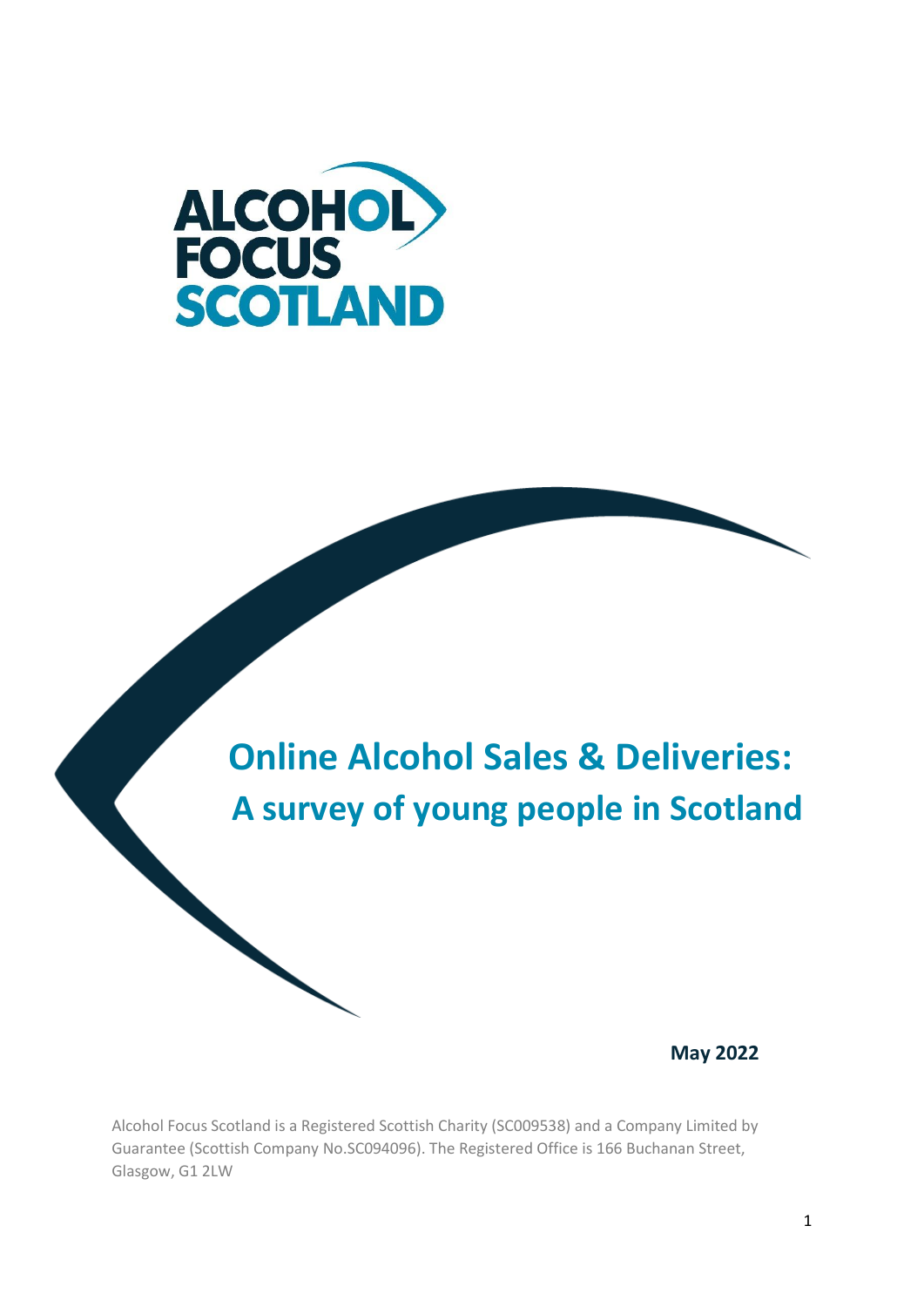### **INTRODUCTION**

Alcohol today is cheap, readily available and heavily marketed. As a result, children and young people are growing up in a pro-alcohol society where drinking is seen as the norm and they can feel pressured to drink at a young age. While alcohol can present risks for all age groups, young people's bodies and brains are more vulnerable to the effects of alcohol because they are still growing and developing.<sup>1</sup> Drinking alcohol can cause short and long-term harm to health and is associated with increased risk taking behaviour in young people.<sup>2 3 4</sup> Research also shows that the earlier a young person starts drinking, the more likely they are to drink in ways that can be harmful later in life.<sup>56</sup>

It is therefore essential that children and young people are supported to speak about their experiences of alcohol to public sector leaders and policy makers, and to participate in decisions about alcohol policy. This report presents the findings of a survey - conducted by Alcohol Focus Scotland (AFS) in February-March 2022 - which asked children and young people about their views and experiences of online alcohol sales and deliveries. Direct quotes from the young people who participated in the survey have been included throughout.

AFS would also like to acknowledge the support given by Alcohol Change UK's team in Wales to undertake this research.

### **BACKGROUND /CONTEXT**

The majority of children and young people in Scotland report that they do not regularly drink alcohol and it has become much less common for young people to buy alcohol directly from a shop, supermarket, or off-licence.<sup>7</sup> This would suggest that measures to prevent and discourage children and young people from purchasing alcohol within physical premises, such as laws restricting the sale of alcohol to minors and mandatory age verification policies (e.g., Challenge 25), have had some success. However, much less is known about the extent to which children and young people might be attempting to purchase alcohol online, for delivery, thereby negating the need to visit a licensed premise.

Alcohol deliveries and internet sales are not a new issue but are an evolving and expanding area of retail. The types of businesses that sell alcohol online now range from small independent traders, specialist drinks retailers/clubs, local convenience stores, and supermarkets through to multinational e-commerce companies (e.g., Amazon). There is also a growing variety of app-based retailers who have arrangements with restaurants, takeaways and off-licences to deliver alcohol directly to people's homes. The COVID-19 pandemic and related restrictions have accelerated the general trend to online shopping. Despite the reopening of physical stores, it is predicted that online sales will remain high as people have become more accustomed to online shopping.

There is currently a distinct lack of information available about the business operations of online retailers in Scotland. For example, there is no data available pertaining to their distribution areas, or the volumes and types of alcohol they sell. In addition, it is unclear how age verification can be effectively implemented when alcohol is being purchased on-line or delivered to people's homes. This has the potential to make alcohol much more readily accessible to young people and has led to growing concern about the potential impacts of on-line alcohol sales to children and young people.

In Wales, new research has identified major weaknesses in age verification, both online and on the doorstep when delivering alcohol to people's homes. This research has included police test purchase operations, qualitative interviews with delivery drivers, and an examination of online age verification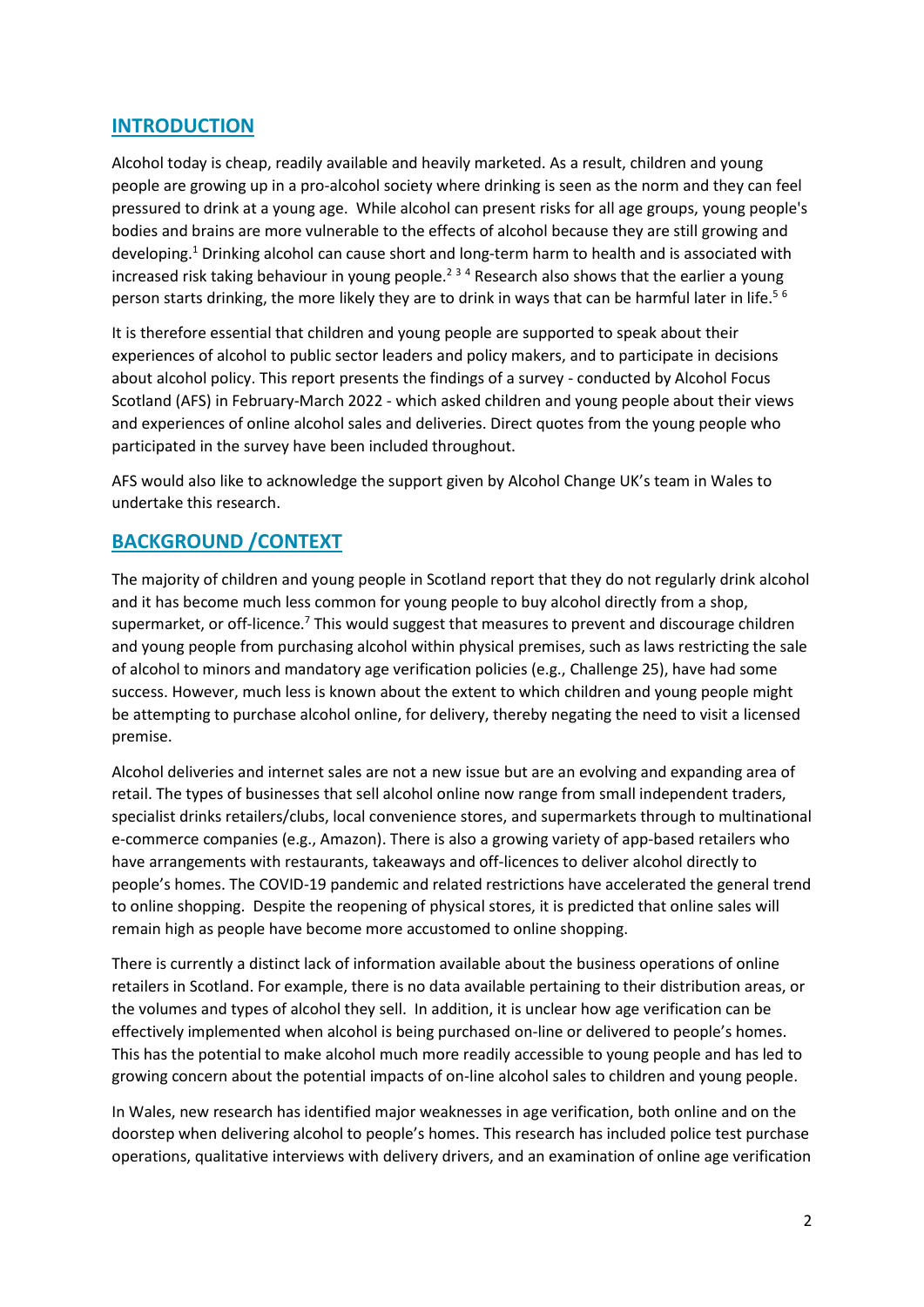controls. <sup>8</sup> However, similar studies have not yet been undertaken in Scotland, and the voices and experiences of children and young people have so far been missing from discussions about this issue.

## **ABOUT THE SURVEY AND RESPONDENTS**

AFS ran an anonymous online survey for young people, under the age of 18, for four weeks in February-March 2022. It was widely promoted through social media and via youth sector organisations, Alcohol and Drug Partnerships, and local licensing forums.

A total of 215 responses were received, 196 of the which met the required survey criteria (aged under 18). The average age of respondents within the required age range was 14.7 years, and responses were received from 19 of the 32 local authority areas in Scotland, as shown in the table below:

| Local authority area |                |                   |    |                            |    |
|----------------------|----------------|-------------------|----|----------------------------|----|
| Aberdeen             | 2              | Edinburgh         | 2  | North Ayrshire             |    |
| Aberdeenshire        | 3              | <b>Falkirk</b>    |    | South Ayrshire             | 5  |
| Angus                | 7              | Fife              | 4  | South Lanarkshire          | 1  |
| Argyll and Bute      | 16             | Glasgow           | 6  | <b>West Dunbartonshire</b> | 25 |
| Clackmannanshire     | $\overline{2}$ | Inverclyde        | 1  | West Lothian               | 55 |
| Dundee               | 14             | Moray             | 42 |                            |    |
| East Ayrshire        | $\overline{2}$ | Nah-eileanan siar | 1  |                            |    |

Respondents were free to skip past any question they did not want to answer.

### **SURVEY RESULTS**

#### **Key findings**

**20%** (40) of all 196 respondents reported that either they or a friend **had bought/tried to buy alcohol online**. The average age of respondents who had tried to purchased alcohol online was 15.5 years.

- Of the 40 respondents who reported that either they or a friend **had bought/tried to buy alcohol online**, **38%** (15) were **not asked** to confirm that they were over 18 years when paying for alcohol online. A further 20% (8) were unsure if they were asked to confirm their age.
- Of the 37 respondents who reported that either they or a friend had tried to have **alcohol delivered, 57%** (21) were **not asked** for proof of age when the alcohol was delivered. A further 19% (7) were unsure if they had been asked to prove their age.

Many of the respondents were able to bypass or overcome online age verification checks if they did encounter them, with some reporting using an adult's credit card or store account to purchase the alcohol. In addition, several respondents reported that they were still able to take receipt of an alcohol delivery despite not being able to provide ID when asked.

#### *"Yer prevention system is rubbish as it has been delivered and collected by me" Age 16*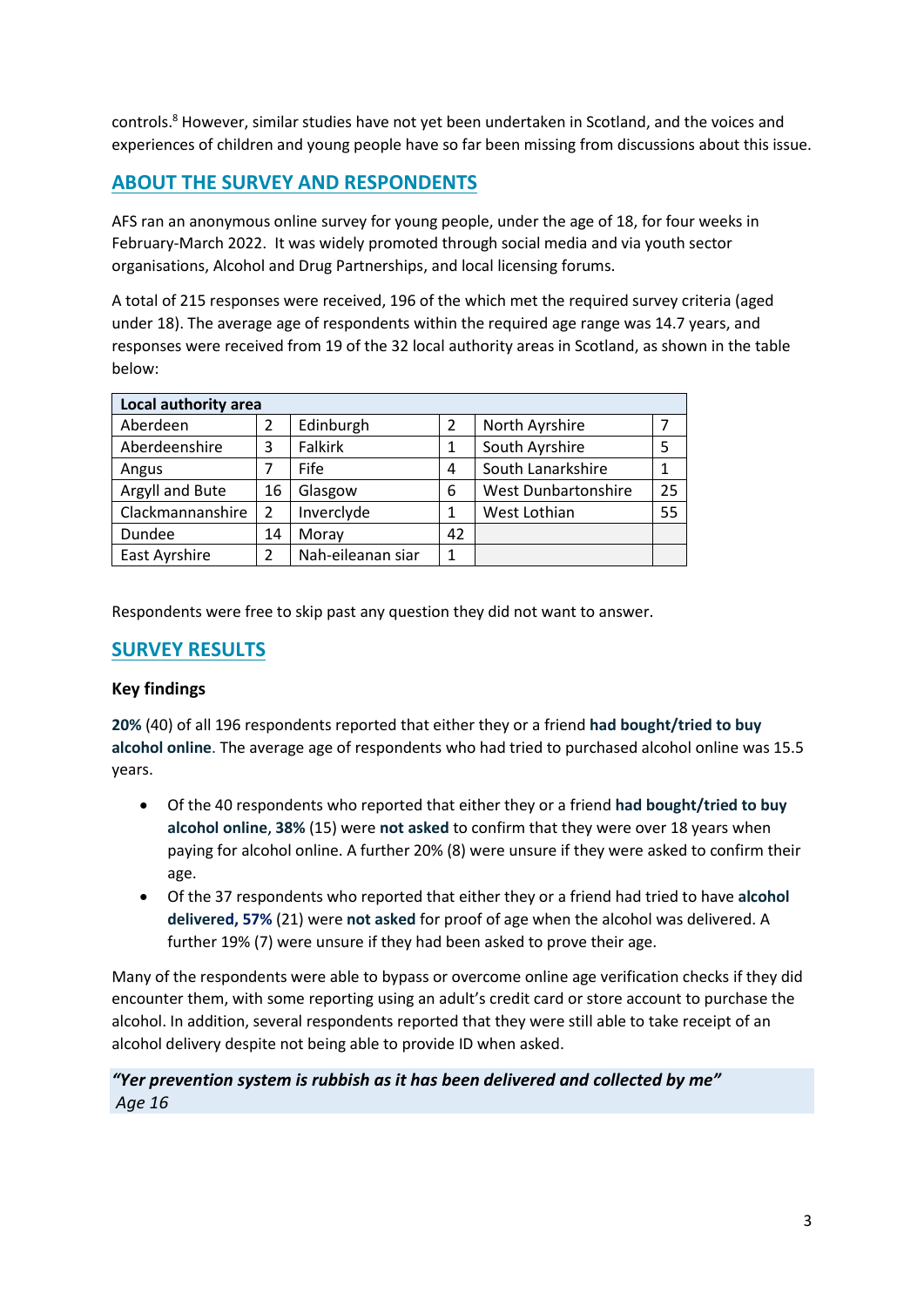# **Are children and young people trying to buy alcohol online?**

The survey asked respondents whether they or their friends had ever bought or tried to buy alcohol online. In response, 20% (40) answered 'yes' while 80% (156) answered 'no'. The average age of respondents who answered 'yes' was 15.5 years.



When asked which companies they were aware of that sold alcohol online, the majority of respondents named large supermarkets and online retailers. However, a significant number also named third party food/drink courier services and specialist alcohol shops. Other types of retailers identified included subscription club retailers, brewery and pub chains, and local corner shops.

# **What types of alcohol are children and young people buying online?**

The types of alcohol that respondents had bought or tried to buy online were varied, with spirits particularly vodka - being the most commonly mentioned. A number of the young people also identified that they bought several different types of alcoholic drink, of markedly different strengths (ABV), online. The types of alcoholic drinks cited by respondents are shown below (including the names of any specific brands mentioned):

• Spirits - Jack Daniels, Captain Morgan's

**Beer** 

- Cider Strongbow
- Wine/Port
- Alcopops WKD, Mad Dog
- Caffeinated drinks Buckfast, Dragon Soop
	-
- Other e.g., test tube shots Sourz,

*"Usually vodkas, the other drinks we normally buy in store"* Age 17

*"Normal beers that aren't too strong but also like to buy stronger products such as Vodka"* Age 15

*"Tequila, Vodka, Whiskey, Gin, Wine, Cider, Spirit, Prosecco"* Age 15

*"Vodka, tequila, WKD, VK, Buckfast"* Age 15

## **Why do children and young people choose to buy alcohol online?**

When asked why they had chosen to purchase alcohol online, many of the respondents highlighted the perceived benefits of online sales when compared to in-person purchases.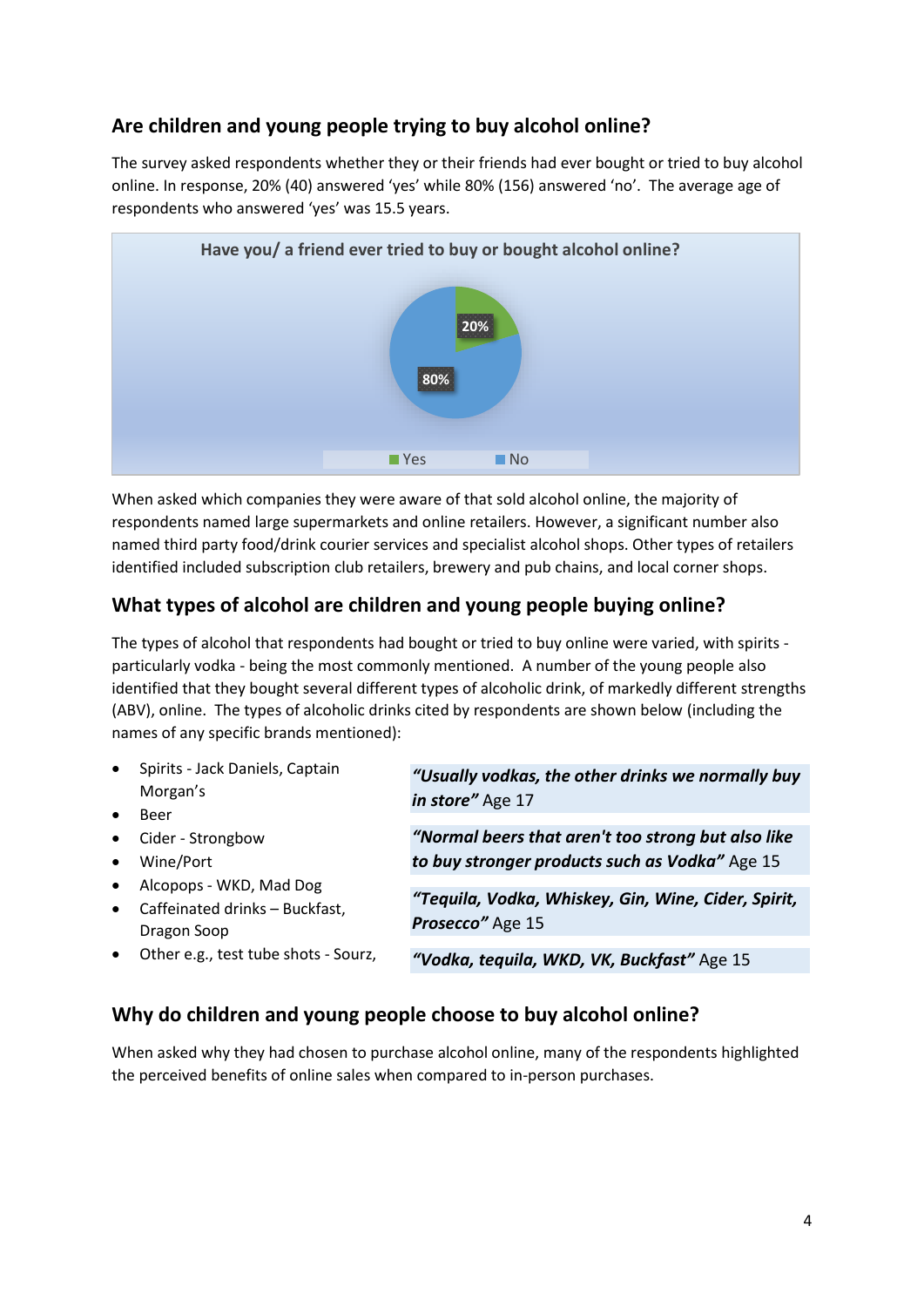A number of respondents indicated that they purchased alcohol online in order to circumvent age verification checks, to 'test' the effectiveness of online restrictions, or because they had been unable to purchase alcohol in-person. Other reasons included ease of access and increased convenience, a preference for home delivery, access to lower prices/discounts, access to a greater variety of products, and to conceal the purchase from adults.

| "Easier to get larger quantities, sometimes for cheaper" Age 17 |
|-----------------------------------------------------------------|
| "Because they don't ID you" Age 17                              |
| "Convenient, no one will care about age" Age 16                 |
| "I don't want adults to see it" Age 16                          |
| "Can't buy it in person" Age 17                                 |
|                                                                 |

# **How effective are current measures at preventing children and young people from accessing alcohol online?**

### *At the point of sale*

In Scotland, it is an offence to sell alcohol to a child or a young person online.<sup>9</sup> However, neither the relevant legislation or guidance provide any detail about what may be considered as 'reasonable steps' to prevent underage sales in the context of on-line purchases, or who is ultimately responsible for establishing the age of people buying alcohol online if the transaction is automatically processed by a computer.

In practice, online retailers may use simple 'honour' checks at the point of sale, such as asking the buyer to input their date of birth or tick a box to confirm they are over 18 years of age. Other online retailers may use card details or accept payment via credit cards as proof that the payee is over 18.<sup>10</sup>

The survey asked respondents whether they had been asked to confirm that they were over 18 years when paying for alcohol online. Of the 40 who responded to this question, 42% (17) answered 'yes', 38% (15) answered 'no', and 20% (8) were unsure.

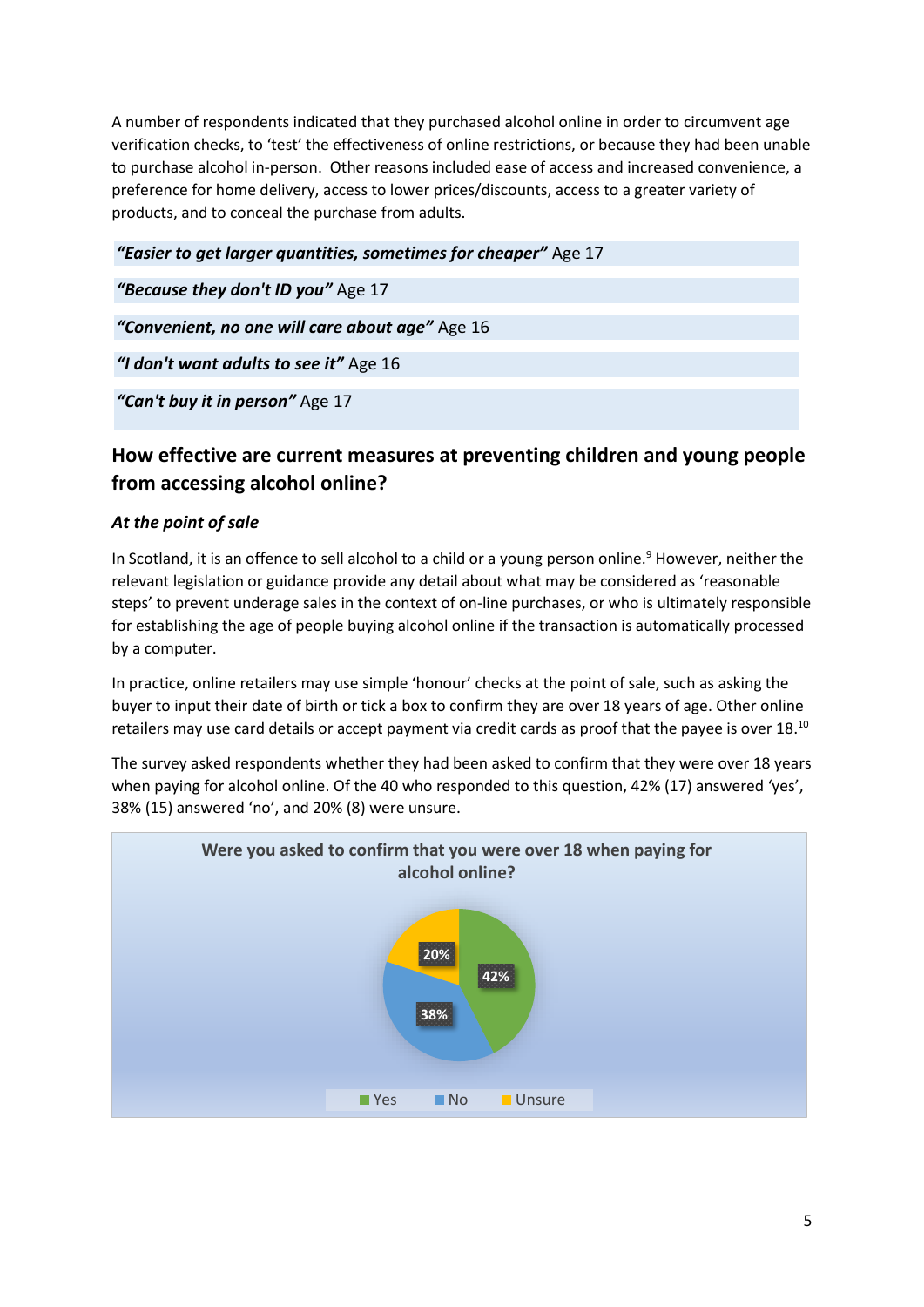When questioned about how they were asked to confirm they were over 18 years old, most reported that they were either asked for credit card details, to provide their date of birth, or simply select on option to confirm they were over 18. Some respondents also provided details of how they were able to bypass or overcome online age verification checks when they did encounter them, with several reporting using adults credit cards or store accounts to purchase the alcohol.

*"***[I paid by using]** *Amazon balance through buying a gift card on my own Amazon account and then redeeming the gift card balance on my mum's Amazon account"* Age 16

*"Used my mums friend's bank card"* Age 14 *"Online banking for parents"* Age 16 *"Provide date of birth"* Age 16 *"Tick box"* Age 17

The results of the survey suggest that the current point of sale measures intended to prevent children and young people from purchasing alcohol online are inadequate, with a significant proportion of young people either not being asked to confirm their age at all or being able to easily by-pass/overcome online checks.

#### *At the point of delivery*

In Scotland, it is an offence to deliver alcohol, or allow it to be delivered, to a child or young person.<sup>11</sup> This would also apply in circumstances where a child/young person took delivery of alcohol ordered by an adult. The law does provide a defence to this if the person delivering alcohol believed that the person was 18 or over **and** either took all reasonable steps to establish the purchaser's age or nobody could reasonably have suspected that they were under 18. However, there is no national requirement<sup>12</sup> for an age verification policy (e.g., Challenge 25) to be put in place for remote alcohol sales. All deliveries must also be properly recorded, and it is an offence for any person to deliver alcohol to an address other than that listed for delivery e.g., alcohol cannot be left with a neighbour.

At a local level, in an attempt to clarify or build upon national measures to prevent alcohol deliveries to minors, many licensing boards have set out their approach to this issue within their local licensing policies. For example, by making clear that delivery staff must be trained to the same level as those on licensed premises, that Challenge 25 checks must be conducted, and that alcohol must not be left at premises unless a responsible adult is present. Some also clarify that where licensees use a courier service, they must ensure that the service is compliant with the Board's requirements.

The survey asked respondents whether they had been asked for proof of age when the alcohol was delivered. Of the 37 who responded to this question, 24% (9) answered 'yes', 57% (21) answered 'no', and 19% (7) were unsure.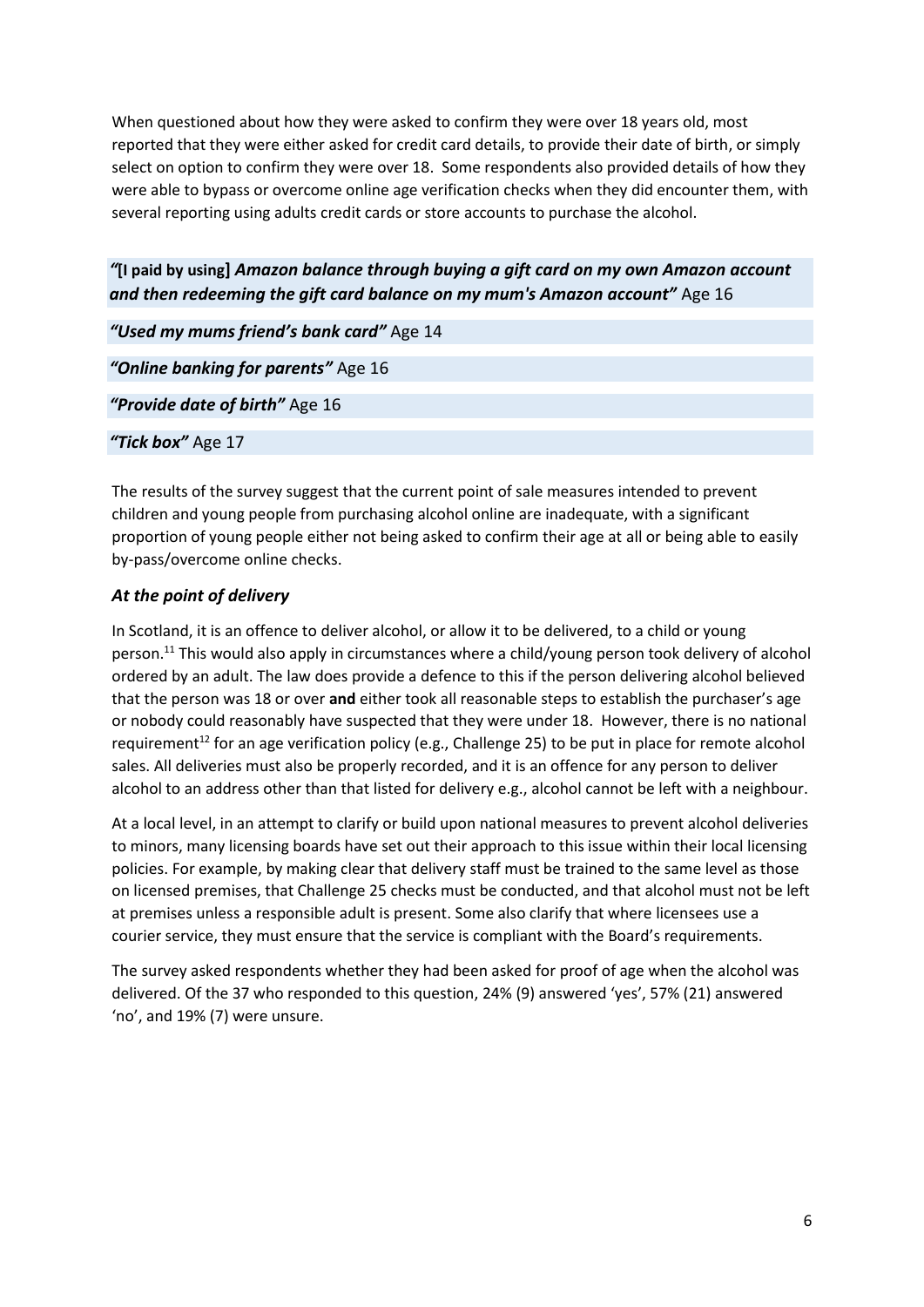

The vast majority of respondents who had tried to have alcohol delivered reported that they ordered the delivery to their home address, but a number also reported ordering deliveries to a friend or family member's address. Several, who had not been asked for proof of age, explained that this is because were not at home at the time of delivery, and the alcohol was therefore left on their doorstep or nearby.

The respondents who were asked for ID but were unable provide it described a number of outcomes: getting an adult to take the delivery on their behalf; being asked for their date of birth to prove their age instead; being handed the alcohol regardless; or having the alcohol taken away and the order cancelled.

#### *"I wasn't in and they left it in my shed"* Age 16

*"Asked an adult"* Age 16

*"They never asked for ID"* Age 14

### *"They had it delivered to their house but made it be delivered at a specific time when no one was in so they wouldn't get caught"* Age 15

With over half of the respondents who took receipt of an alcohol delivery not being asked for proof of age, and others being handed alcohol despite not being able to provide ID when asked, it is clear that current legislation and national and local measures are failing to adequately prevent alcohol deliveries to children and young people.

In addition, the respondents were asked if they had ever accepted an alcohol delivery on behalf of someone else (e.g., a family member and friend); 18% (27) of those who answered this question indicated that they had, and 82% (126) that they had not.

### **CONCLUSIONS AND RECOMMENDATIONS**

Although the survey involved a relatively small and self-selecting sample, the findings help provide some insight into the views and experiences of children and young people in Scotland in relation to this issue, and raise questions about the adequacy of current measures intended to prevent alcohol being sold and delivered to minors both at the point of sale and at delivery. It is concerning that over half of the children and young people taking a delivery of alcohol were not asked for proof of age, while others were handed alcohol despite being unable to prove their age when asked. This suggests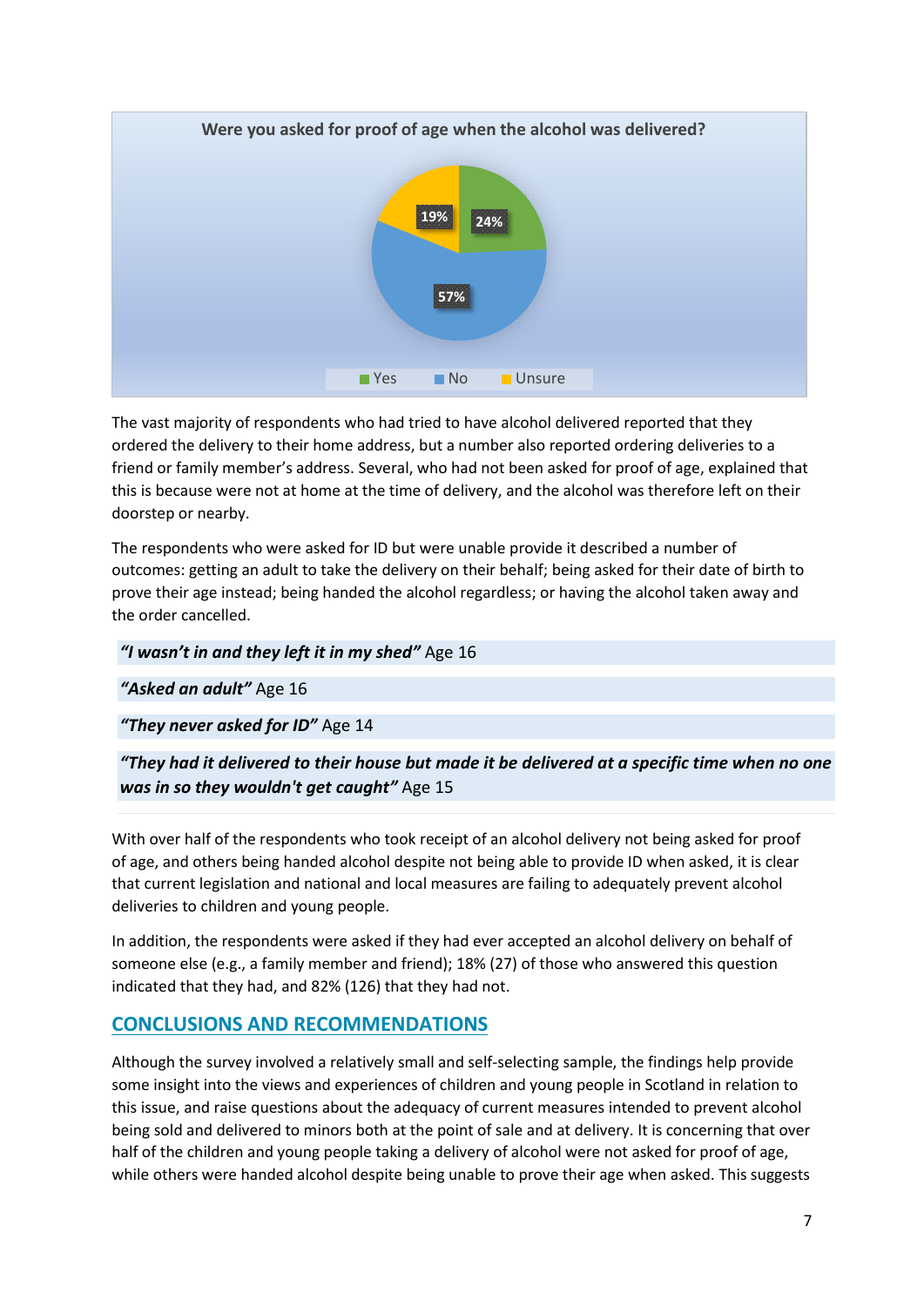that efforts to prevent children and young people from purchasing alcohol may be being undermined, placing their health and wellbeing at risk.

It is perhaps not surprising that the children and young people surveyed had polarised views about how this issue should be approached, ranging from those who would welcome tighter controls to those who considered access to alcohol online as a positive development. This underlines the importance that children and young people continue to be involved in discussions about alcohol and have access to reliable and independent information about the potential risks it can pose.

*"Being able to buy Alcohol online should require a "Verified Age" by having an official document uploaded to the website, such as a Birth Certificate, where a real-life person that works for that company would review and accept if it meets the guidelines, as this would massively stop the growth of young teens buying alcohol as well as the sales to young teens."* Age 15

*"Don't go changing any of it because it's convenient"* Age 17

Further action is needed to better understand the extent and impact of online sales on children and young people, and to develop an appropriate response. This should include:

- Scottish Government commissioned research to investigate how easily and to what extent children and young people are purchasing alcohol online. This could form a component of existing plans to scope research into online and telephone alcohol sales to better understand these growing markets (Commitment 4 of the Scottish Government's 2018 Alcohol Framework $^{13}$ ).
- Scottish Government consideration of whether companies making remote sales and deliveries of alcohol ought to be required to put in place age verification policies, equivalent to those already required for in-person purchases. Any relevant legislation should make clear where responsibilities lie and make clear requirements both at point of sale and at point of delivery.
- An exploration of the feasibility of police test purchasing initiatives in Scotland.
- The inclusion of measures relevant to online sales and deliveries within local licensing policies. For example, it could be specified that certain checks should be carried out such as Challenge 25, and that orders cannot be left be left in nominated 'safe places'.
- The inclusion of questions about online alcohol sales and deliveries within future surveys and health and wellbeing censuses of children and young people.
- Ongoing engagement and dialogue with children and young people and their representative organisations about this issue.

 $1$  Newbury-Birch, D. et al (2009). Impact of Alcohol Consumption on Young People. A Systematic Review of Published Reviews. Newcastle University.

 $2$  Squeglia LM et al (2009) The influence of substance use on adolescent brain development, Clin EEG Neuroscience, 40 (1) 31-38

<sup>&</sup>lt;sup>3</sup> Bava S and S Tapert (2010) Adolescent brain development and the risk for alcohol and other drug problems, Neuropsychology Review, 20 (4) 398-413

<sup>4</sup> Elofson J et al (2013) Alcohol use and cerebral white matter compromise in adolescence, Addictive Behaviours 38 (7)